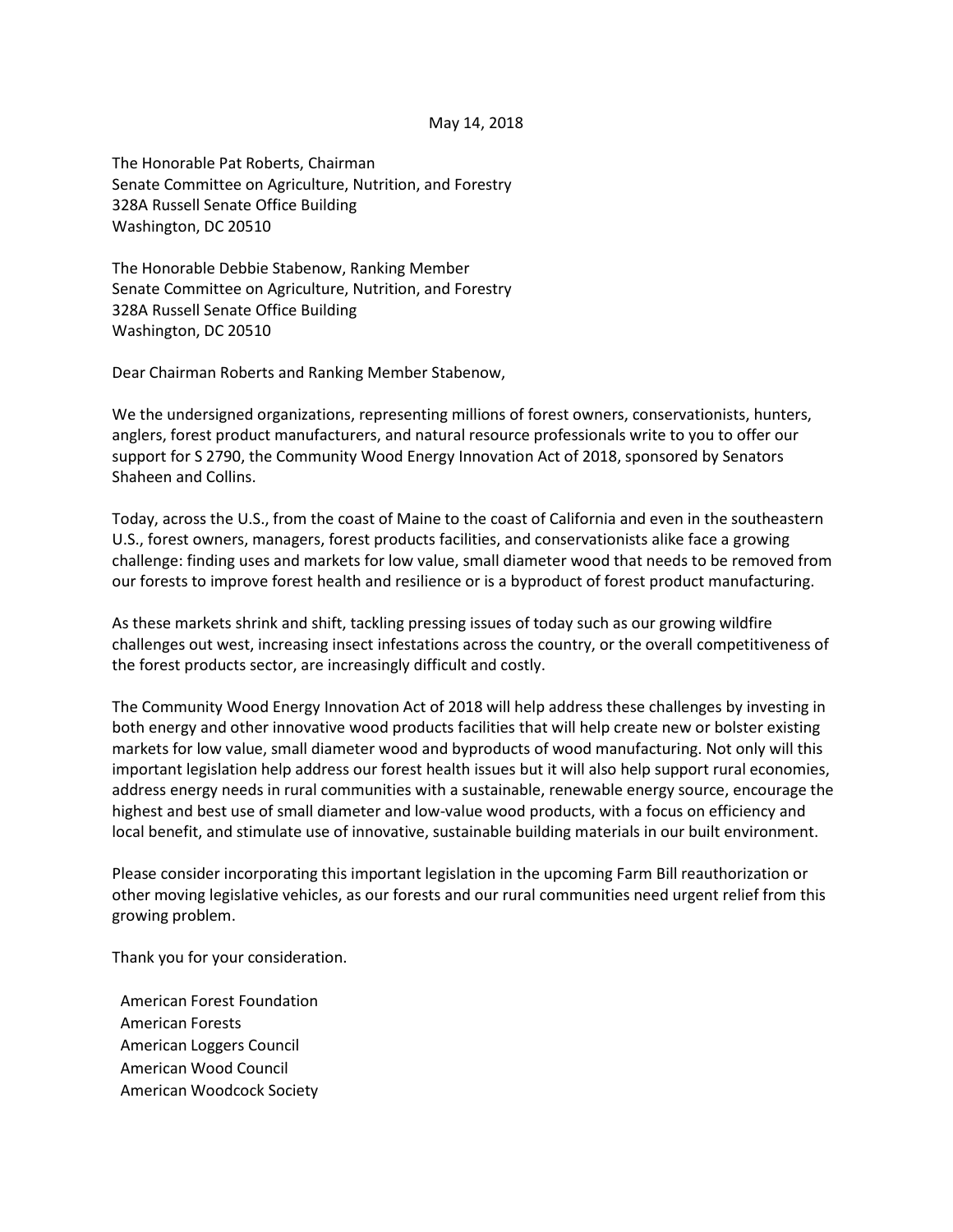Appalachian Mountain Club Biomass Energy Resource Center Biomass Thermal Energy Council CarbonVerde Conservation Forestry, LLC Empire State Forest Products Association Florida Forestry Association Green Diamond Resource Company Green Forests Work Gulf Coast Land Trust Hancock Natural Resource Group Hardwood Federation Innovative Natural Resource Solutions LLC Maine Pellet Fuels Association Massachusetts Forest Alliance Mississippi Land Trust Mississippi River Trust National Alliance of Forest Owners National Association of Forest Service Retirees National Association of State Foresters National Association of University Forest Resource Programs National Wooden Pallet and Container Association National Woodland Owners Association New York Bioenergy Association Northern Forest Center Oregon Small Woodlands Association Pellet Fuels Institute PotlatchDeltic Renewable Energy Vermont Resource Management Service, LLC Ruffed Grouse Society Sazerac Company Sustainable Northwest Texas Forestry Association The Lyme Timber Company The Nature Conservancy The New Hampshire Sustainable Energy Association The Society for the Protection of New Hampshire Forests The Society of American Foresters The Westervelt Company Trees Forever Vermont Woodlands Association Virginia Forestry Association Washington Forest Protection Association